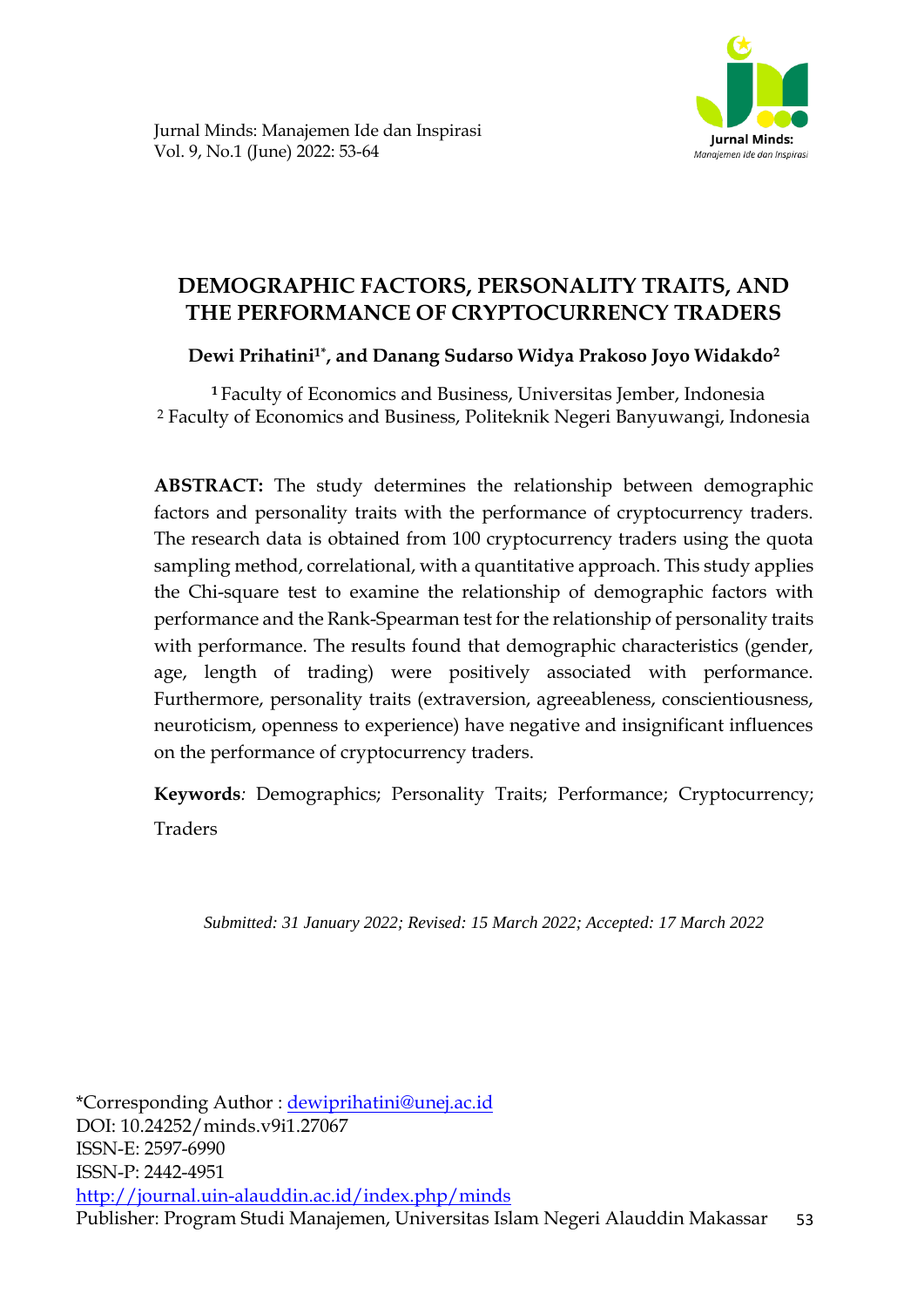## **INTRODUCTION**

Due to the Covid-19 pandemic, purchasing power has declined, especially in the manufacturing and tourism industries. Adrian & Mancini-Griffoli (2019) said the existing money tends to be stored or invested in stocks, mutual funds, forex, and cryptocurrencies (digital currency). There are several options in cryptocurrency, namely lending, staking, or trading. Traders often use this trading activity to profit by taking advantage of price fluctuations (Solimano, 2018). Cryptocurrency traders expect optimal performance to increase the number of their earnings. Measuring the performance of a trader can be seen through the ROI (return on investment) he gets.

There are two types of traders in the crypto market: institutional and retail traders. Institutional traders buy and sell assets for the accounts they manage, while retail traders buy and sell assets for their performances. Usually, retail traders make transactions in small quantities, while institutional traders trade in large amounts. For retail traders to compete with institutional traders, retail traders need to perform well to be still able to make profits.

From the final quarter of 2020 to the first quarter of 2021, cryptocurrency trading activity showed a very positive trend or experienced a bull market. Since it was first launched in 2009, Cryptocurrencies have fascinated people, especially after the advent of blockchain technology [\(Nakamoto, 2008;](https://www.frontiersin.org/articles/10.3389/fpsyg.2020.502295/full#B39) [Vigna and Casey,](https://www.frontiersin.org/articles/10.3389/fpsyg.2020.502295/full#B57)  [2015\)](https://www.frontiersin.org/articles/10.3389/fpsyg.2020.502295/full#B57). The coinmarcetcap.com site recorded an increase in Bitcoin coins from the beginning of October 2020 to its mid-April 2021 peak of more than 500%. If used properly, it will provide a massive profit for a trader. However, traders still experience losses due to a lack of concentration when making transactions, are less ability to do market analysis, and Fear of Missing Out (Pichet, 2017).

Individual factors might have led investors to cryptocurrency investments, despite the shortcomings mentioned above and concerns. Warren et al. (1990) and Jamshidinavid et al. (2012) state that person's investment choices are related to their personality traits and demographic characteristics (age, gender, education level, length of trading). Studies have suggested that investors' personalities, such as openness, extraversion, agreeableness, and neuroticism of the Big Five, affect investment decisions [\(Zhang et al., 2014;](https://www.frontiersin.org/articles/10.3389/fpsyg.2020.502295/full#B60) [Conlin et al.,](https://www.frontiersin.org/articles/10.3389/fpsyg.2020.502295/full#B10)  [2015;](https://www.frontiersin.org/articles/10.3389/fpsyg.2020.502295/full#B10) [Tauni et al., 2017;](https://www.frontiersin.org/articles/10.3389/fpsyg.2020.502295/full#B55) [Oehler et al., 2018\)](https://www.frontiersin.org/articles/10.3389/fpsyg.2020.502295/full#B41). This trader's investment options will determine how to manage their capital. In choosing among demographic factors, traders such as gender, education level, age, and extended trading may have a role. Bohr and Bashir (2014) found to form their study that cryptocurrency investors have significantly different characteristics compared to general investors, such as younger age.

Personality can also affect a person's performance in addition to demographic factors. Pervin et al. (2010) explained that personality affects people's thoughts, feelings, and behavior. McCrae & Costa Jr (2013) developed the personality category in The Big Five character, consisting of five primary dimensions: Extroversion, Agreeableness, Conscientiousness, Neuroticism, and Openness to Experience. This model does not group a person's personality into just five categories, but these five dimensions are a group of personality traits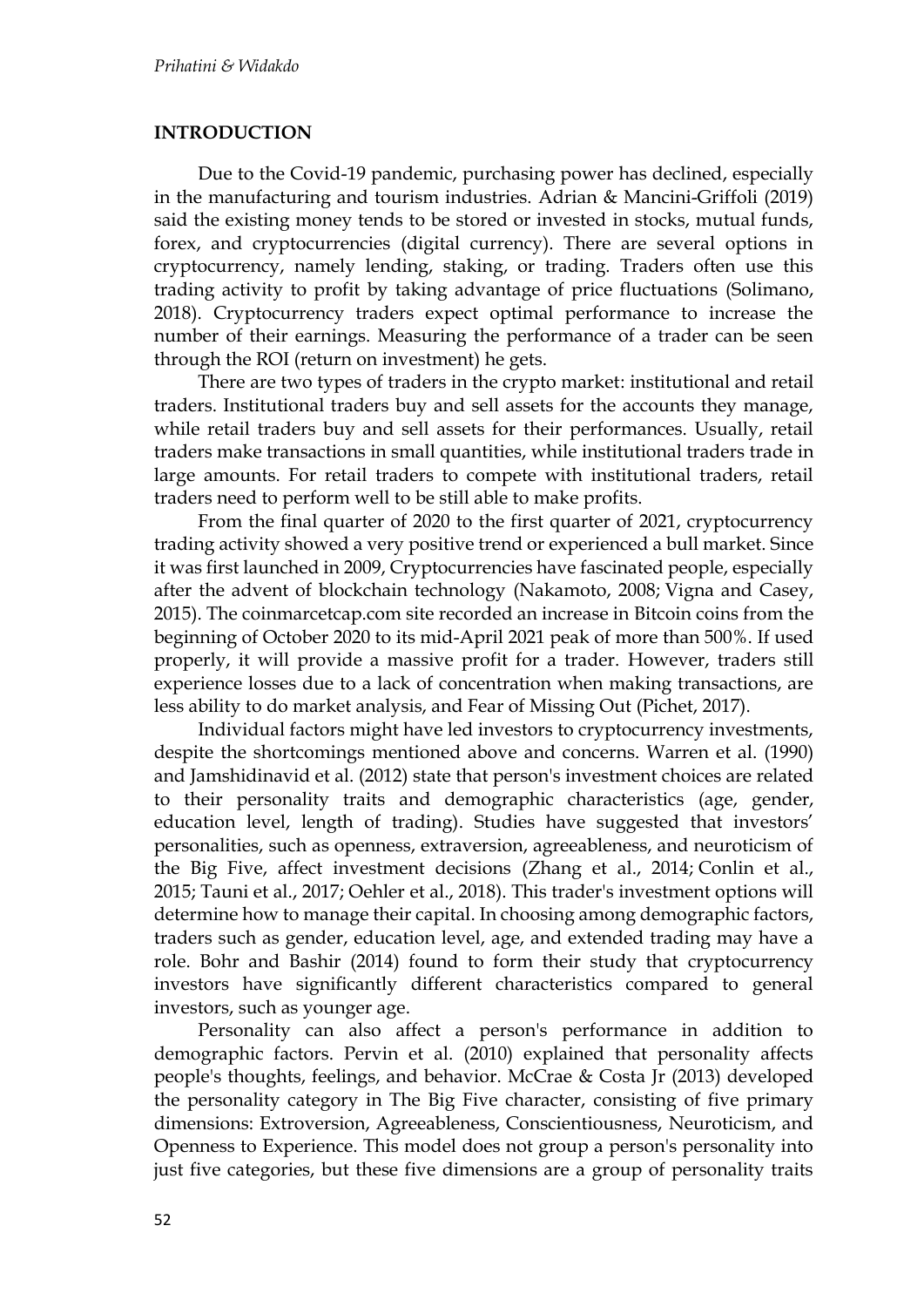(Ramdhani, 2012). Differences in character can consider by a person in choosing a job that suits his personality. This consideration will allow a person to feel comfortable in doing his work. This sense of comfort and fit in work is what will eventually improve one's performance. It is in line with the research results from Fiernaningsih (2017) that personality influences team member performance.

The nature of cryptocurrency is very transparent because all transactions will be recorded. If a trader enters a cryptocurrency address, the number of cryptocurrencies owned will be visible (Bunjaku et al., 2017). He further added that although it is very transparent, information about the sender and recipient remains anonymous because it requires a high level of security. The use of cryptocurrencies has several advantages, including inflation cannot develop in peer-to-peer cryptocurrency systems and networks, and there is no master server responsible for all operations. Hundreds of distributed servers can carry out transactions. Neither governments nor banks can control cryptocurrency exchanges. Each cryptocurrency user can make unlimited transactions without being limited by personal, location, and amount. Payments made in this system are impossible to cancel. Cryptocurrencies cannot be counterfeited, copied, or double-spend, so this capability guarantees the entire system's integrity, and lastly is, the low operating costs of cryptocurrencies. Ivaschenko (2016) mentions that the use of cryptocurrencies has disadvantages in addition to advantages. Some of them are significant changes in the ups and downs of cryptocurrency currencies depending directly on government statements in various countries that cause problems in the short term. Investing in cryptocurrencies has a considerable risk that must be considered in the medium and long term.

It becomes essential to conduct a study based on the nature and risk of trading cryptocurrency for a trader into a study to determine the relationship between demographic factors (gender, age, education, length of trading) and personality traits (extraversion, agreeableness, conscientiousness, neuroticism, openness to experience) with the performance of cryptocurrency traders. This study seeks to identify which individual factors might lead investors to cryptocurrency performance, despite the drawbacks above and concerns. We specifically try to focus on the psychological and demographic aspects of investors.

#### **THEORETICAL REVIEW**

#### *Performance of Trader*

The trader is a term for people who trade on specific instruments such as stocks, forex, or digital currency in a short period. Currently, traders and investors are quite a rising job in Indonesia. Traders have the principle of buying when the price goes down and selling when the price goes up. The trader will benefit from capital gains when the price rises. Trading is a profession that requires thorough analysis to achieve the target and maximum profit. Before starting trading, it is recommended to know the correct type of trading and the proper application.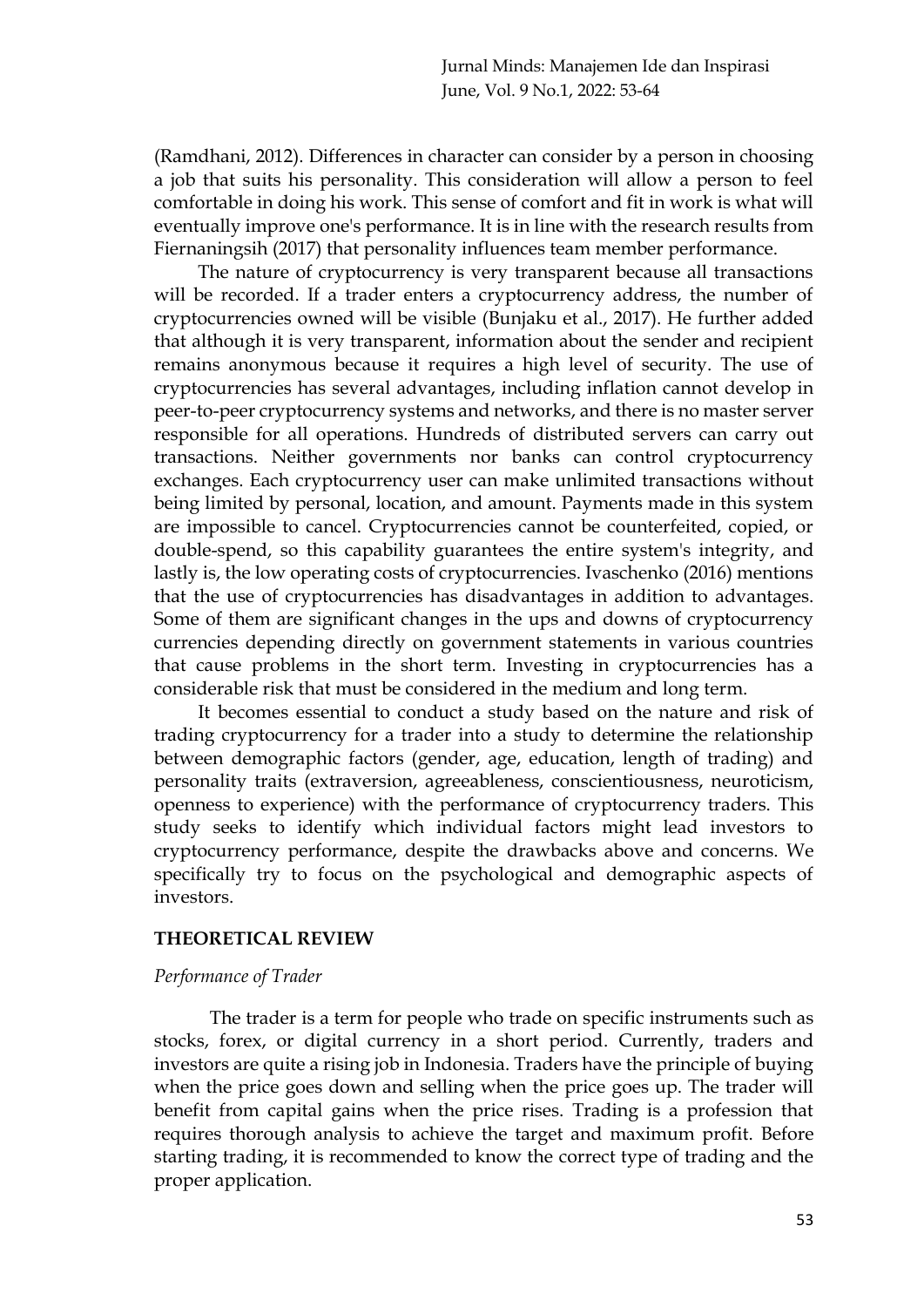Until now, there is still little interest in studying the performance of individual traders and investors in the market developing country (Garay & Pulga, 2021). Campbell et al. (2014), using Indian stock portfolio data, found that investment experience and feedback on investment returns significantly affect investor behavior, performance, and favorite stocks. Trading performance can be described as a mechanism used to evaluate a trader's return and risk tolerance or lack thereof. All types of traders can be measured, from day traders, to swing traders and everything in between. Traders are disappointed with all the ratios and formulas for measuring trading performance because the majority are not statisticians, so they start to focus on this measurement, namely calculating how many winning trades, how much trading loss, and net profit.

#### *Demographic Factors*

The word demography comes from the word demos meaning resident, and grain means drawing or writing. So demographics are defined as writings or images related to the population (Faqih, 2010:3). In a broad sense, it is a systematic study of the symptoms and direction of population development within its social framework. Population analysis can cover the entire community or be categorized based on specific criteria, including gender, age, level of education, and experience (length of trading).

Gender/sex is an innate person from birth that causes physical and psychological differences between men and women. A person should be able to take advantage of the advantages and disadvantages that arise due to sex differences in his work. In specific fields, the position is neutral for the sex so that it can be done by both men and women, although there will still be differences between the work results. Green et al. (2009) conducted a study and showed that the accuracy of the thinking of female employees is significantly less expected compared to men. Eckel & Grossman (2008) also stated that women are more sensitive to risk than men, as seen from their decision-making.

Age is a social learning process that can form self-efficacy that can affect performance (Bandura, 1997). Age is considered a broad measure of experience and attitude towards decision-making. Employees have more experience, high commitment, and a good work ethic (Robbins & Judge, 2015). Age is a measure of a person's maturity in thinking. A person who has grown up must be responsible for his decisions, so he will be more careful in making choices. Decisions taken with careful consideration should provide the expected output. The older you get, the longer you work and the more proficient you are in your field of work (Selmer & Lauring, 2016).

Education is the basis for a person to gain knowledge and broad insights. Educational background influences a person's behavior and mindset (Lin, 2011). Bandura (1997) suggests that education is a learning process that a person receives and forms self-efficacy that affects performance. A person who has a high level of education has a higher self-efficacy. The higher the formal education received, the more opportunities to learn and get better knowledge to complete a job.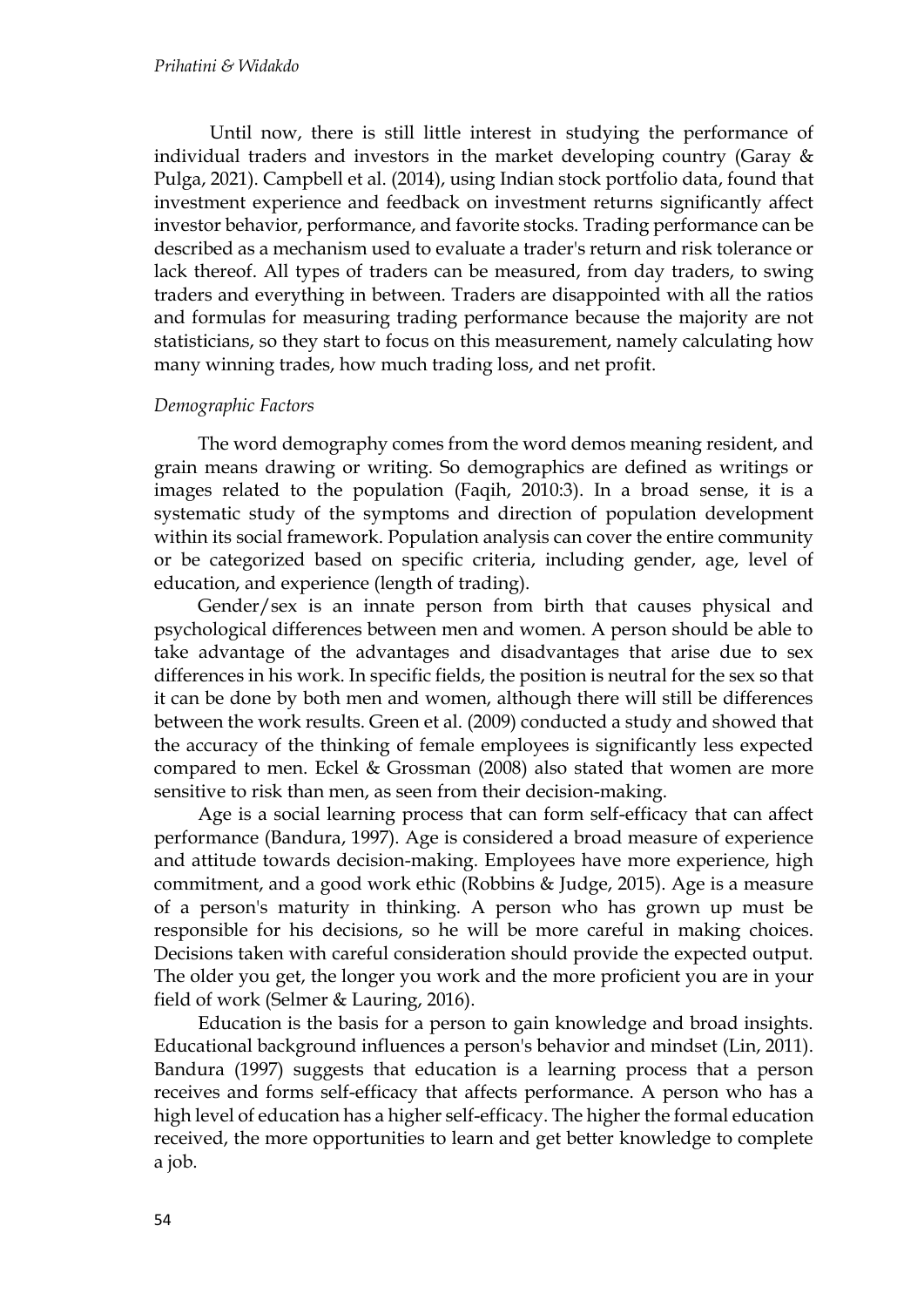The longer a person's work experience, the more expert he will be in doing his work. The longer they do the job, the more people understand the work and find the most efficient way to do it. If the implementation of the work is exemplary, then the performance will also be judged suitable. Christanti  $\&$ Mahastanti (2011) stated that investment over a long period affects investors' investment decisions. Investors new to trading consider all factors related to their investment decisions. While the longer an investor trades, the fewer or fewer factors are considered. The longer you trade, the more experience you get, so investment decisions are more influenced based on experience.

A person's gender makes the difference between men and women, both physical and psychic. Men prioritize logic, and women prioritize feelings. This assumption is in line with research from Green et al. (2009) that the accuracy of male employees' thinking is significantly better. The more mature one should be more controlling and think logically to distinguish which needs and wants and determine their priorities. According to Selmer & Lauring (2016), with increasing age, it will be longer to work and more proficient in work. Education is a way for a person to gain knowledge that can be used for various things and facilitate things. Learning is applicable to find a suitable method of completing a job in a job. The length of trading can determine how much experience a trader has. The more knowledge one has, the more intelligent a person does his job. Christanti & Mahastanti (2011) found that the length of trading influences an investor's investment decisions.

Research on the relationship between demographic and performance factors by Kurniasih and Lestari found that education affected performance, while gender, age, and working life had no effect. Anggita & Kawedar (2017) found that the level of education and length of a position affected performance, while generation had no effect. Guterresa et al. (2020) found evidence that education affects team member performance, and thus:

*H1: There is a relationship between gender and trader's performance.*

*H2: There is a relationship between age and trader's performance.*

*H3: There is a relationship between the level of education and the trader's performance. H4: There is a relationship between the length of trading and the trader's performance.*

#### *Personality Traits*

Many characters and personalities attached to the individual can identify the prominent personalities that govern the individual's behavior. These personalities correspond to their characteristics. Two personality models commonly used to classify and identify individual characters are the Myers-Briggs Type Indicator (MBTI) and the prominent five personalities (Robbins & Judge, 2015:130).

The Big Five Personality is a personality model that encapsulates key human personality traits (Mount et al., 2005) and is relevant to different cultures (McCrae & Costa Jr, 2013). The selection of the name Big Five Personality does not mean that there are only five personalities, but rather a grouping of thousands of individual characteristics into five large sets called personality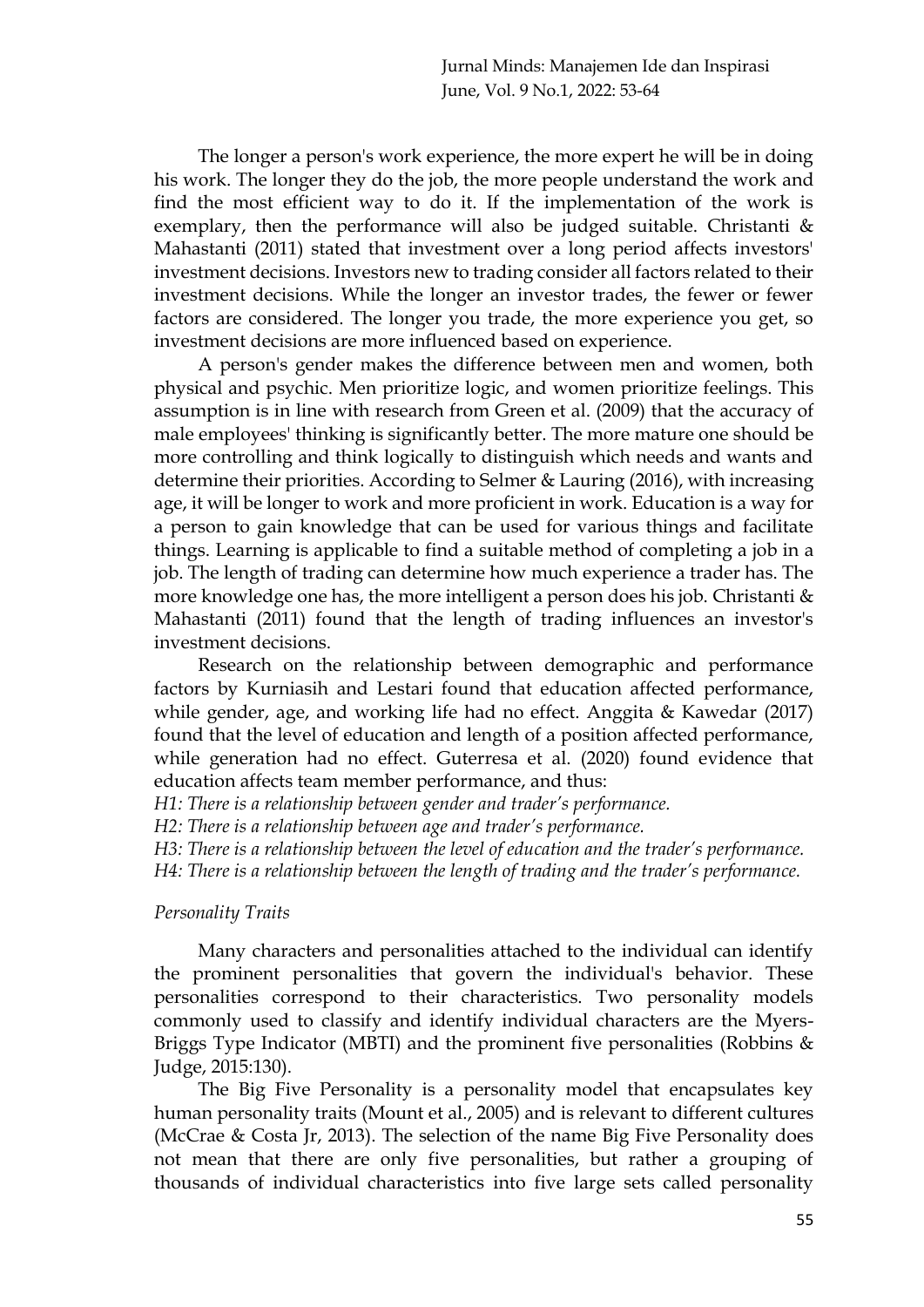dimensions (Ramdhani, 2012). Robbins & Judge (2015:132) state that the personality dimensions of the Big Five Personality model are as follows: (a) Extraversion, which is a personality that describes someone who is supple, friendly, and assertive; (b) Agreeableness which is a personality that describes the character of someone kind, happy to cooperate, and full of trust; (c) Conscientiousness which is a personality that describes someone trustworthy, persistent, organized, and responsible; (d) Emotional Stability which is a personality that describes someone calm and not easily nervous; and (e) Openness to experience which describes someone who likes new things.

Nasyroh & Wikansari (2017) suggest that the personality dimensions of agreeableness and neuroticism significantly correlate with performance. The personality dimensions of extraversion, conscientiousness, and openness have an insignificant connection with performance. On the other hand, Putri & Isbanah (2020) found that extraversion and agreeableness affect performance. Based on this description, the proposed hypotheses and the conceptual model are:

*H 5: There is a relationship between extraversion and trader performance.*

*H 6: There is a relationship between agreeableness and trader performance.*

*H 7: There is a relationship between conscientiousness and trader performance.*

*H 8: There is a relationship between neuroticism and trader performance.*

*H 9: There is a relationship between openness and trader performance.*



Figure 1. Conceptual Framework

#### **METHODOLOGY**

According to data from the Indonesian Blockchain Association, as of July 2021, there are 7.4 million crypto traders in Indonesia. This figure is an 85 percent increase compared to 2020, which only amounted to 4 million people. This number is expected to increase in the following years, so the number of crypto traders cannot be directly ascertained because it is dynamic. Because the population was not certainly known at the time of the study, the sampling method in this study used the quota sampling method with the Lemeshow formula (Bungin, 2009: 99), so we obtained a sample of 100 people.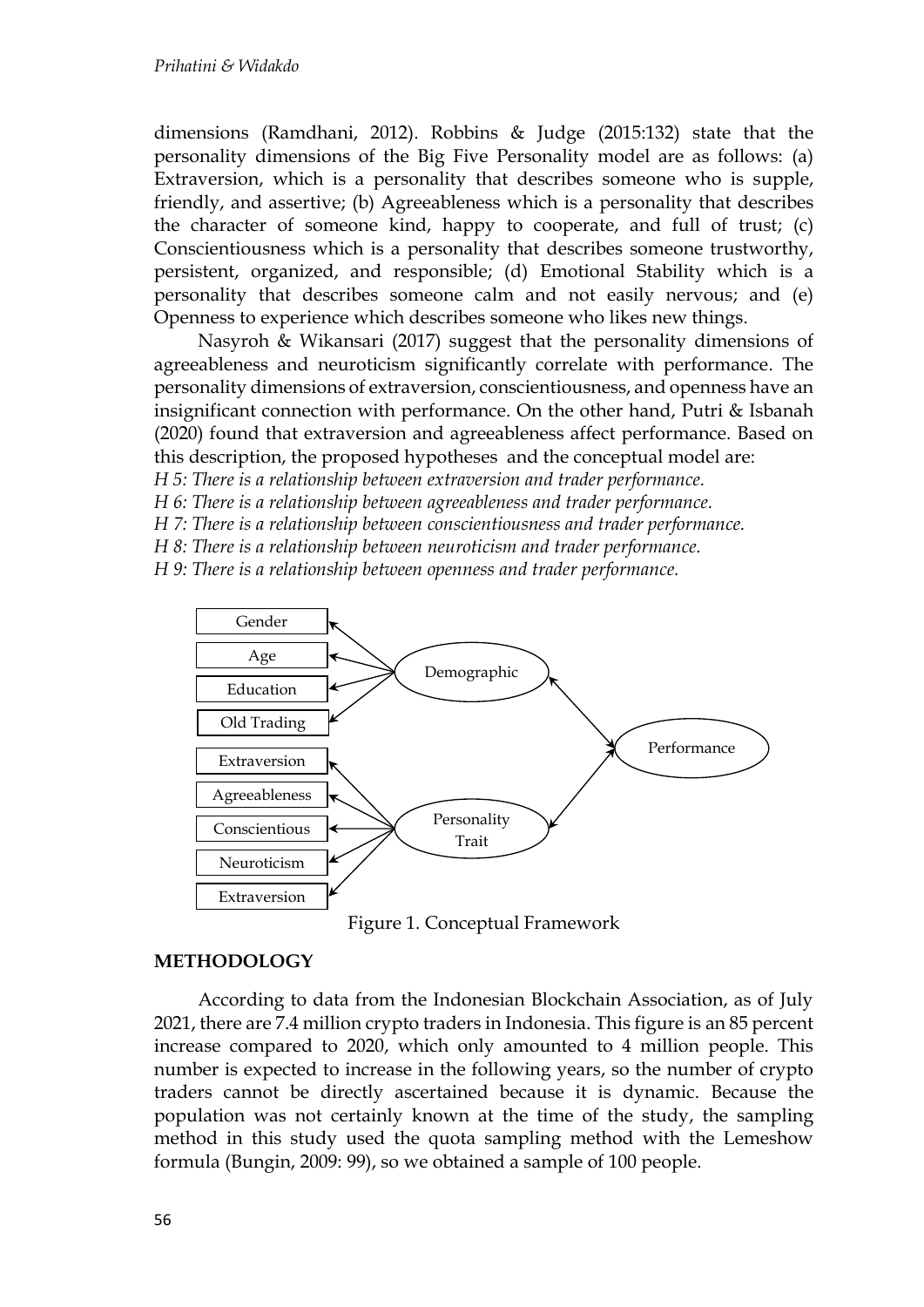Jurnal Minds: Manajemen Ide dan Inspirasi June, Vol. 9 No.1, 2022: 53-64

This type of data is primary data obtained directly from research respondents. The instrumentation uses a validity test with the Pearson Product Moment method (Pardede & Manurung, 2014:31) and a reliability test with the Cronbach-Alpha method (Ghozali, 2017:47). This research is a correlational study because the aim is to analyze the relationship and the degree of relationship between two or more variables. Hypothesis testing uses the Chi-square test to test the relationship between demographic factors and performance. Because the Chi-square test is a non-parametric comparative test performed on two variables, the data scale of one or both variables is nominal (Sutrisno, 2000), and the Rank-Spearman test on personality trait-to-performance relationships (Nugroho, 2005:36).

#### **RESULTS**

#### *Respondent Demographics Data*

The results of observations of 100 respondents obtained demographic data of respondents covering gender, age, education last, and length of trading as presented in the following table:

| Demographic Category |                                         | Frequency      | Percentage |
|----------------------|-----------------------------------------|----------------|------------|
| Gender               | Male                                    | 56             | 56%        |
|                      | Female                                  | 44             | 44%        |
| Age                  | $20-24$ years                           | 59             | 59%        |
|                      | 25-29 years                             | 22             | 22%        |
|                      | 30-34 years                             | 15             | 15%        |
|                      | 35-39 years                             | $\overline{2}$ | 2%         |
|                      | 40-44 years                             | $\overline{2}$ | 2%         |
| Education            | <b>Upper School of Advanced Schools</b> | 45             | 45%        |
|                      | Diploma                                 | 23             | 23%        |
|                      | <b>Bachelor</b>                         | 27             | 27%        |
|                      | Master                                  | 3              | 3%         |
|                      | Doctor                                  | $\overline{2}$ | 2%         |
| Length of<br>Trading | One year                                | 39             | 39%        |
|                      | Two years                               | 33             | 33%        |
|                      | Three years                             | 7              | 7%         |
|                      | Four years                              | 11             | 11%        |
|                      | Five years                              | 10             | 10%        |
| Return On            | $0 - 20%$                               | 14             | 14%        |
|                      | 21-40%                                  | 29             | 29%        |
| Investment           | 41-60%                                  | 18             | 18%        |
| (ROI)                | 61-80%                                  | 22             | 22%        |
|                      | 81-100%                                 | 17             | 17%        |

Table 1. Respondent Demographics Data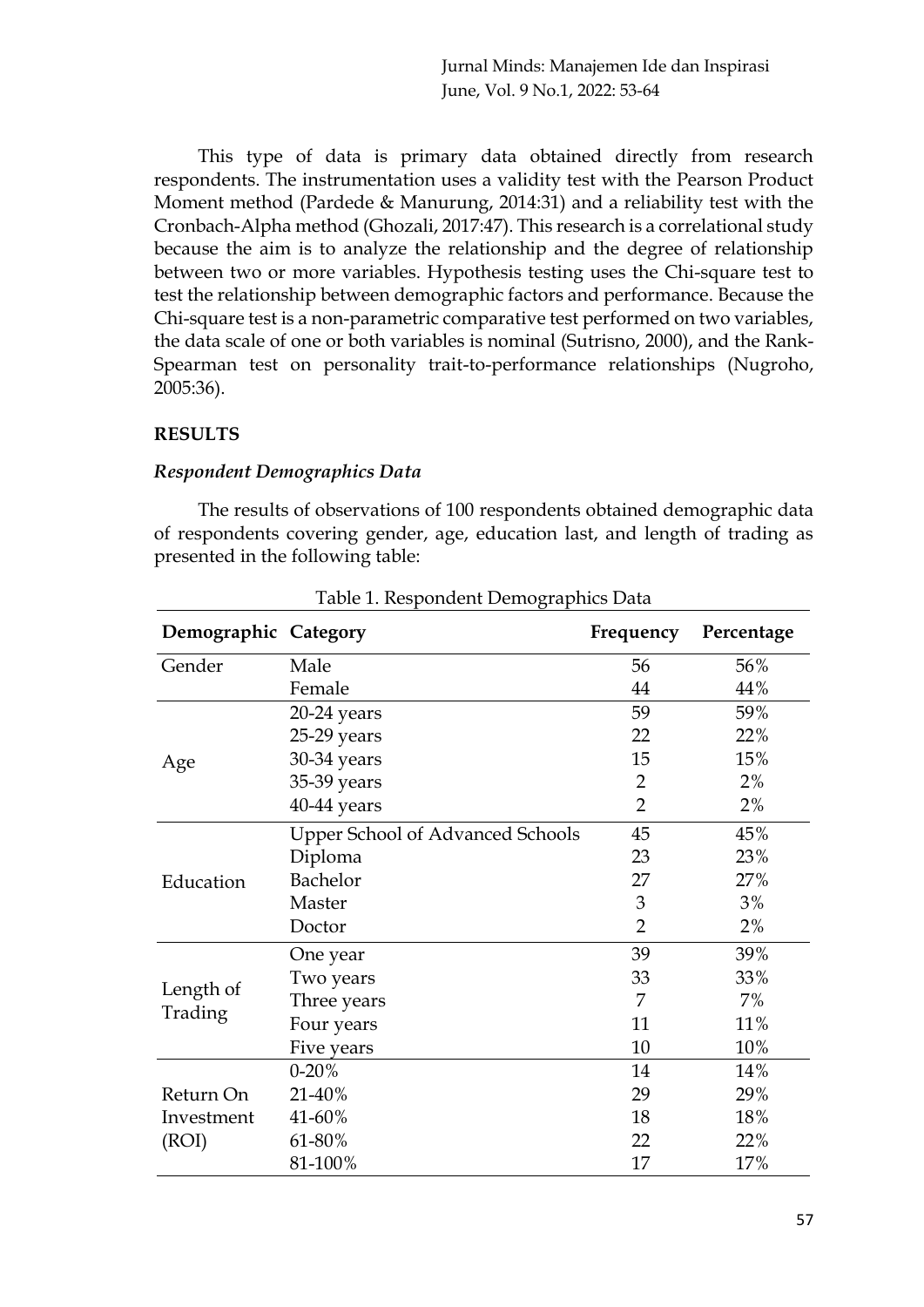### *Instrument Test*

The results of the data instrument test, which include the validity test (Pearson Product Moment) and reliability test (Cronbach-Alpha), show the results as presented in Table 2:

| <b>Table 2. Instrumentation Test Results</b> |         |                         |          |          |  |  |  |
|----------------------------------------------|---------|-------------------------|----------|----------|--|--|--|
| <b>Validity Test</b>                         |         | <b>Reliability Test</b> |          |          |  |  |  |
| r-count                                      | r-table | Meaning                 | $\alpha$ | Meaning  |  |  |  |
| 0,733                                        | 0,195   | Valid                   |          |          |  |  |  |
| 0,859                                        | 0,195   | Valid                   | 0,694    | Reliable |  |  |  |
| 0,775                                        | 0,195   | Valid                   |          |          |  |  |  |
| 0,846                                        | 0,195   | Valid                   |          |          |  |  |  |
| 0,872                                        | 0,195   | Valid                   |          | Reliable |  |  |  |
| 0,843                                        | 0,195   | Valid                   |          |          |  |  |  |
| 0,808                                        | 0,195   | Valid                   |          |          |  |  |  |
| 0,878                                        | 0,195   | Valid                   | 0,769    | Reliable |  |  |  |
| 0,792                                        | 0,195   | Valid                   |          |          |  |  |  |
| 0,782                                        | 0,195   | Valid                   |          |          |  |  |  |
| 0,733                                        | 0,195   | Valid                   | 0,655    | Reliable |  |  |  |
| 0,674                                        | 0,195   | Valid                   |          |          |  |  |  |
| 0,830                                        | 0,195   | Valid                   |          |          |  |  |  |
| 0,790                                        | 0,195   | Valid                   | 0,686    | Reliable |  |  |  |
| 0,735                                        | 0,195   | Valid                   |          |          |  |  |  |
|                                              |         |                         |          | 0,814    |  |  |  |

Validity test results show that all items on the personality traits variable have an r-count > r-table, suggesting the reliability of a research tool.

#### *Hypothesis Testing*

Hypothesis test results of the relationship between demographic and performance factors and the personality traits and performance are as follows:

| <b>Table 3. Hypothesis Testing Results</b> |                      |               |              |  |  |  |
|--------------------------------------------|----------------------|---------------|--------------|--|--|--|
| <b>Test</b>                                | <b>Free Variable</b> | <b>Result</b> | Significance |  |  |  |
| Chi-square                                 | Gender               | 10,033        | 0,040        |  |  |  |
|                                            | Age                  | 33,226        | 0,007        |  |  |  |
|                                            | Education            | 15,547        | 0,485        |  |  |  |
|                                            | Length of Trading    | 31,628        | 0,011        |  |  |  |
| Rank-<br>Spearman                          | Extraversion         | $-0,105$      | 0,299        |  |  |  |
|                                            | Agreeableness        | $-0,098$      | 0,334        |  |  |  |
|                                            | Conscientiousness    | $-0,150$      | 0,135        |  |  |  |
|                                            | Neuroticism          | $-0,100$      | 0,320        |  |  |  |
|                                            | penness              | $-0,183$      | 0,069        |  |  |  |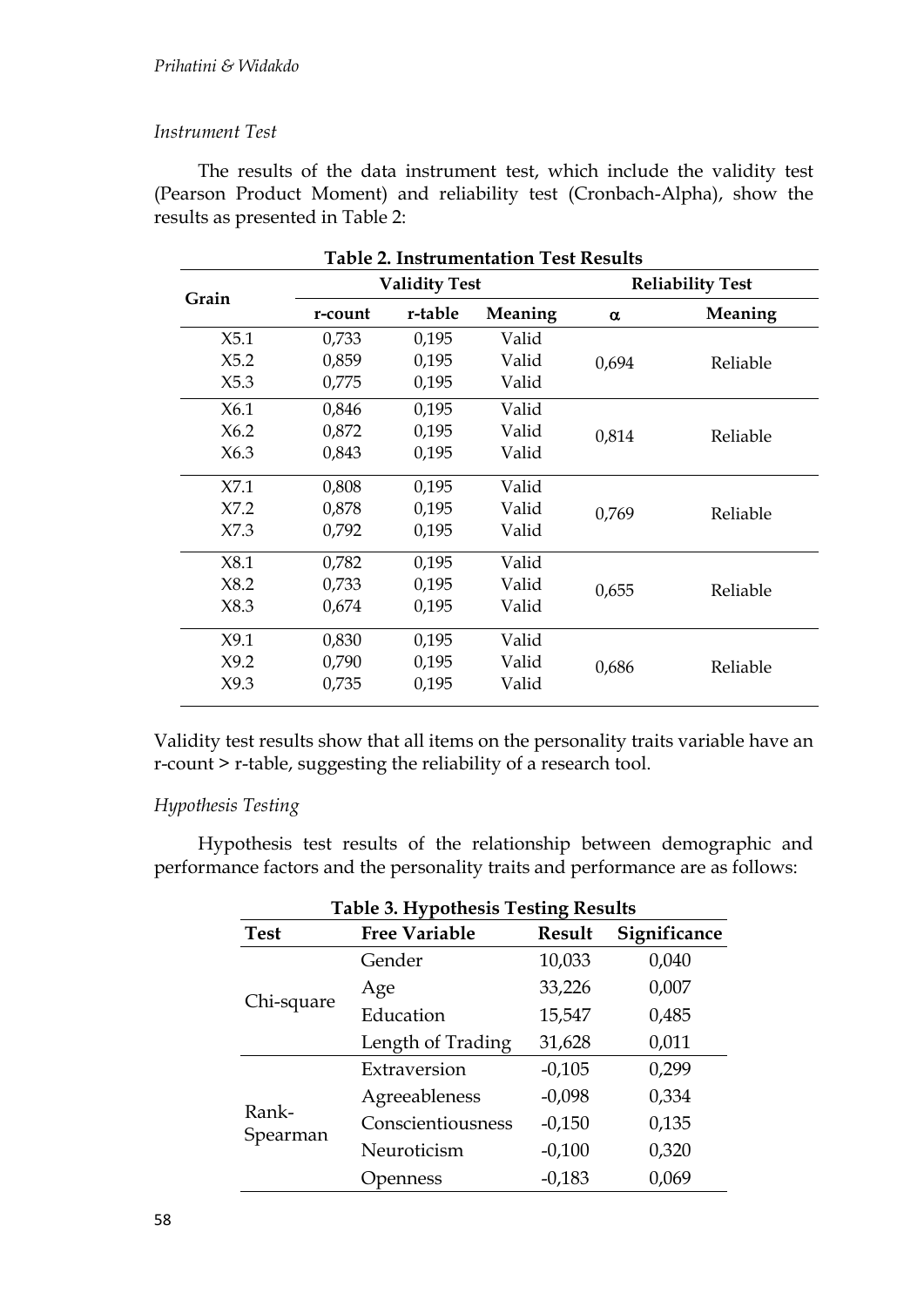In Table 3, the Chi-square test results show that is there is a relationship between gender, age, and length of trading with the performance of cryptocurrency traders with a value of significance  $\lt \alpha$  (0.05). There is no relationship between education and the performance of cryptocurrency traders with a value of significance of  $> \alpha$  (0.05). The results of the Rank-Spearman test (Table 3) show that there is no relationship between personality trait variables and the performance of cryptocurrency traders with a value of significance  $> \alpha$  $(0.05)$ .

#### **DISCUSSION**

The chi-square test results found that gender has a relationship with performance. In this case, it cannot describe the direction of the relationship because the gender variable uses a nominal scale with no level. It is impossible to determine the direction of the relationship of the variable that has this minor scale. There is no definite measure for knowing how male or female a person is. The distribution of the frequency of gender with the level of performance (ROI), if averaged, shows that the average ROI for men is 45.85% and for women 55.95%. This can indicate that female traders perform better than male traders on average. This confirms the assumption that women are more thorough than men to be more precise in analyzing the crypto market.

There is a significant relationship between age and performance. From the cross tabulation results, it can be seen that the age range with the most significant number of respondents is in the age range of 20-24 years. When calculating the average ROI obtained from each age range, the 20–24-year age range obtains the highest average of 55.6%. This can be interpreted that a trader's performance is in its prime in this age range. At this age, range traders have a high enthusiasm for work and prove their ability to succeed. A cryptocurrency trader in this age range also mostly does not have significant responsibilities such as supporting his family, so traders can be more willing to take risks to get more profits. In terms of performance, it will show better results and a significant relationship between age and trader's performance. This result is in line with Anggita & Kawedar (2017) and Putri (2021), who found the effect of age demographic on performance.

There is no relationship between the respondent's education and performance. It could be because the education variable measured in this study is the level of formal education, while in cryptocurrency trading, technical knowledge from informal education may be more applicable. The results of the cross tabulation show that the majority of respondents are high school graduates or the equivalent. The calculation of ROI obtained from each level of education reveals that high school graduate obtains an average of 50.5%, still below Diploma graduates who have an average ROI of 55.7%. Meanwhile, S3 or Doctoral graduates have an average ROI of only 30.5%. This shows that it is not a guarantee that higher education will always excel in cryptocurrency trading. The absence of associations in this study is not necessarily the same as the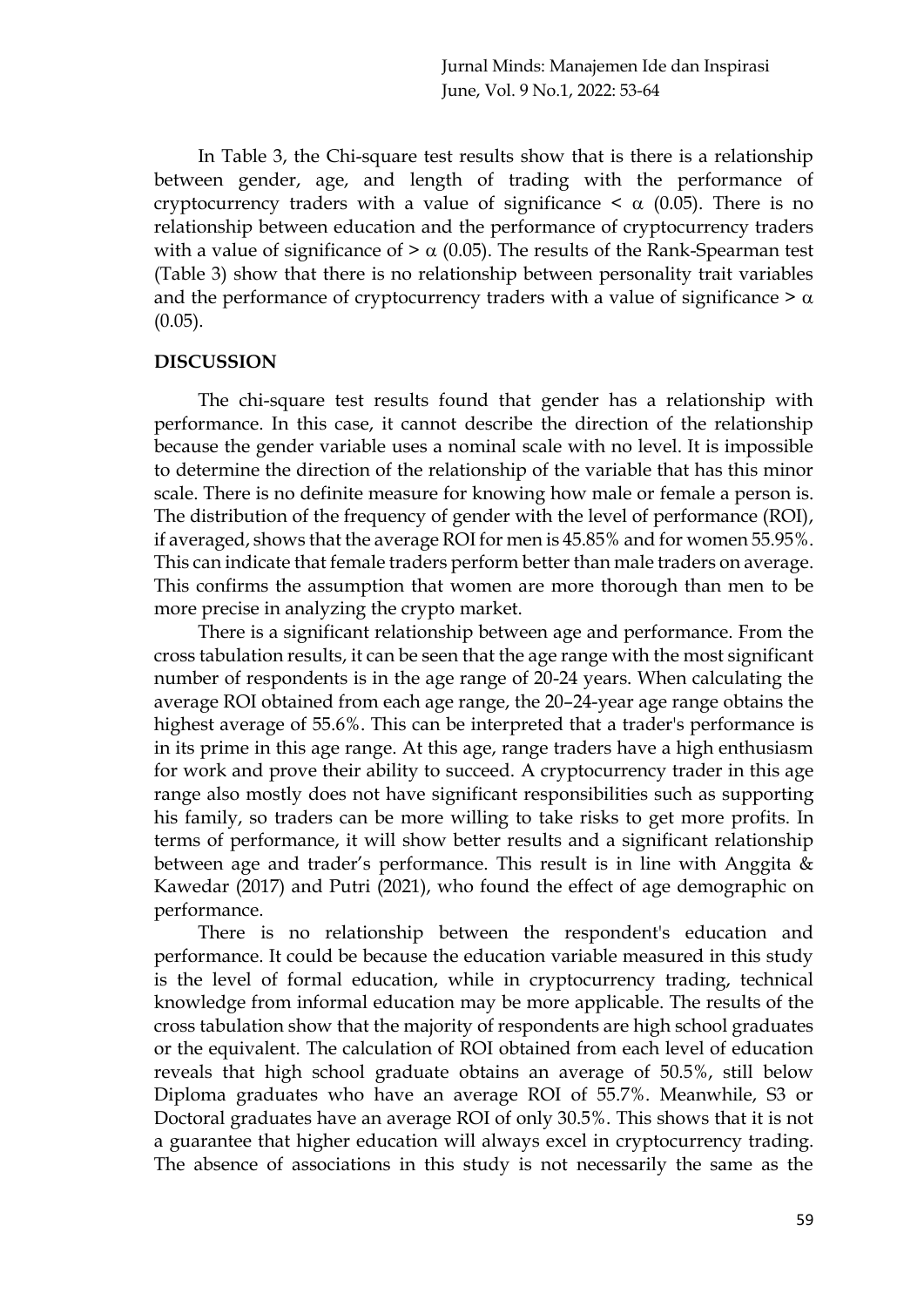relationship between formal education and one's performance in other fields of work. For jobs that require formal education as a basis for competence, such as architect or teacher, one's performance is most likely related to the last formal education taken (Pebrianti and Trianasari, 2021).

There is a strong relationship between the length of trading and performance. The longer the trader pursues trading crypto assets, the more experience. This experience can teach traders how to deal with the condition that occurs in the future. From the calculation results of the average ROI, traders who have one year of experience get an ROI of 48.4%, while traders who have three years of experience get the highest ROI of 63%. Although the chi-square test cannot show the direction of the relationship, the greater the ROI of traders with more extended experience indicates that the longer a trader trades, the higher his performance (ROI).

The results of the Spearman rank analysis show that extraversion does not have a significant relationship with trader performance. Extraversion is a person's positive traits such as having high enthusiasm, friendliness, energy, and ambition. This study confirms that although respondents have high extraversion, it is not directly related to high performance. That is because cryptocurrency traders can still earn without directly connecting with other people.

The agreeableness has no relationship with the trader's performance. Friendliness has positive traits such as being cooperative, friendly, and caring for others. Although respondents have relatively high agreeableness, it has no relationship with traders' performance. There is no relationship between the nature of friendship and traders' performance in line with the absence of a connection between the previous character of extraversion. The spirit of agreeableness also measures the high low nature of interacting with others. The research results contradict Nasyroh & Wikansari (2017), who found a significant association between agreeableness and performance.

There is no relationship between conscientiousness and performance. People with high conscientiousness have traits such as being punctilious, orderly, meticulous, and full of preparation. Although these traits are necessary for traders to trade crypto assets, the results of this study show no association between conscientiousness and performance. Although not measured based on interactions with others, the nature of conscientiousness can still have no relation to a trader's performance. It is not easy to refrain from emotions from taking a role in trading crypto assets. The influence of emotions or passions in trading assets can mess with the nature of prudence. The nature of diplomacy will be disturbed by emotions, and excessive caution can also worsen performance. It is because if you are too careful, then you cannot bring out your optimal abilities. It may result in a lack of a relationship between conscientiousness and performance. These results align with Nasyroh & Wikansari's (2017) finding that conscientiousness is related to performance but is insignificant.

There is no relationship between neuroticism and performance. People with high neuroticism tend to feel anxious, temperamental, moody, and self-pitying. Neuroticism measured the emotional control of the study respondents. Reasonable dynamic control is needed so that when trading crypto assets, the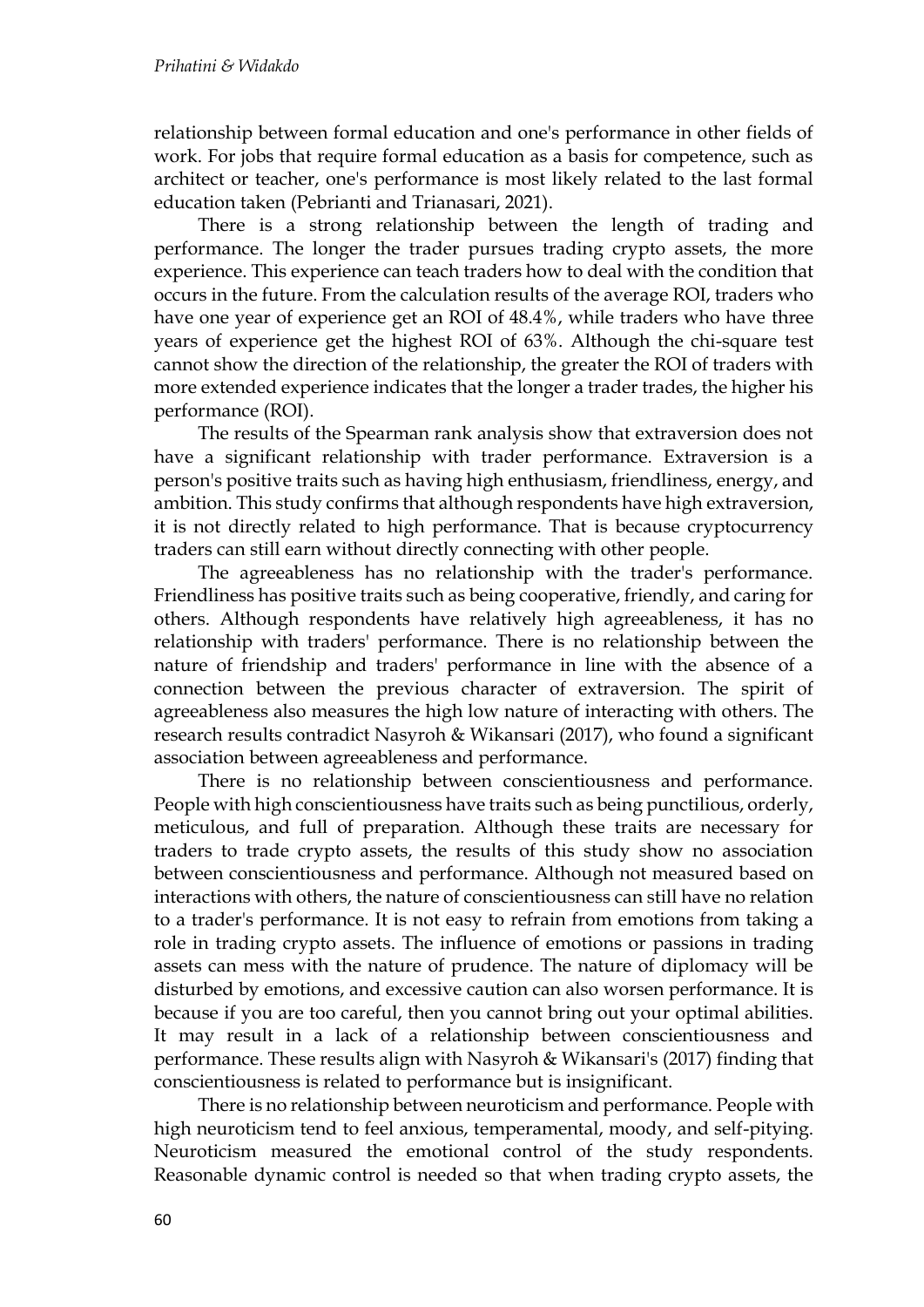trader still executes the trading strategy by what he planned and does not get carried away with emotions or passions. The study results that did not show any association between neuroticism and performance are inversely proportional to Nasyroh & Wikansari's (2017) research. The results showed that neuroticism has a significant association with performance. This difference can occur because the investigated object is the team member of the Human Resource Management division.

There is no relationship between openness and trader performance. The nature of transparency will be related to the number of knowledge traders have. The amount of knowledge is related to the performance of traders. Although not directly related to traders' performance, good openness is still necessary for trading crypto assets. It is because the cryptocurrency world continues to undergo changes and developments. If you cannot keep up with it, the trader will find it difficult to profit. The results of studies that show the absence of an association between openness and performance, in contrast to the effects of research conducted by Nasyroh & Wikansari (2017), found that transparency has an association with performance, although not significant.

This study explores whether demographic characteristics and human personality are closely related to a trader's ability to trade cryptocurrencies. This research shows that women have a higher potential to become successful cryptocurrency traders than men. Trading activities should be started at a young age because the focus and productivity are still high, plus the need for consistency in trading because the length of trading is also related to the ability to generate ROI as an indicator of trader performance. Although only the three variables of this study were significantly related to a trader's performance, we believe the results obtained offer some contribution to the literature. Studies such as this that describe the performance of cryptocurrency traders based on statistical evidence are rarely conducted. As stated by Bartos (2015), the discussion of whether efficient market conditions better explain the performance of cryptocurrency traders, psychological states, or investment patterns is still a matter of debate.

#### **FURTHER STUDY**

Based on the study results, gender, age, and length of trading experience have a relationship with cryptocurrency traders' performance. Education has nothing to do with performance. Personality traits (extraversion, agreeableness, conscientiousness, neuroticism, and openness) have no connection with the performance of cryptocurrency traders. This study shows that traders with neuroticism or emotional control traits that are not good should learn to control their emotions. Researchers should then discuss the relationship of demographic factors better using analysis that can also describe the direction and intensity of a relationship. In addition, it is also advisable to add other demographic factors such as marital status, type of employment, and informal education.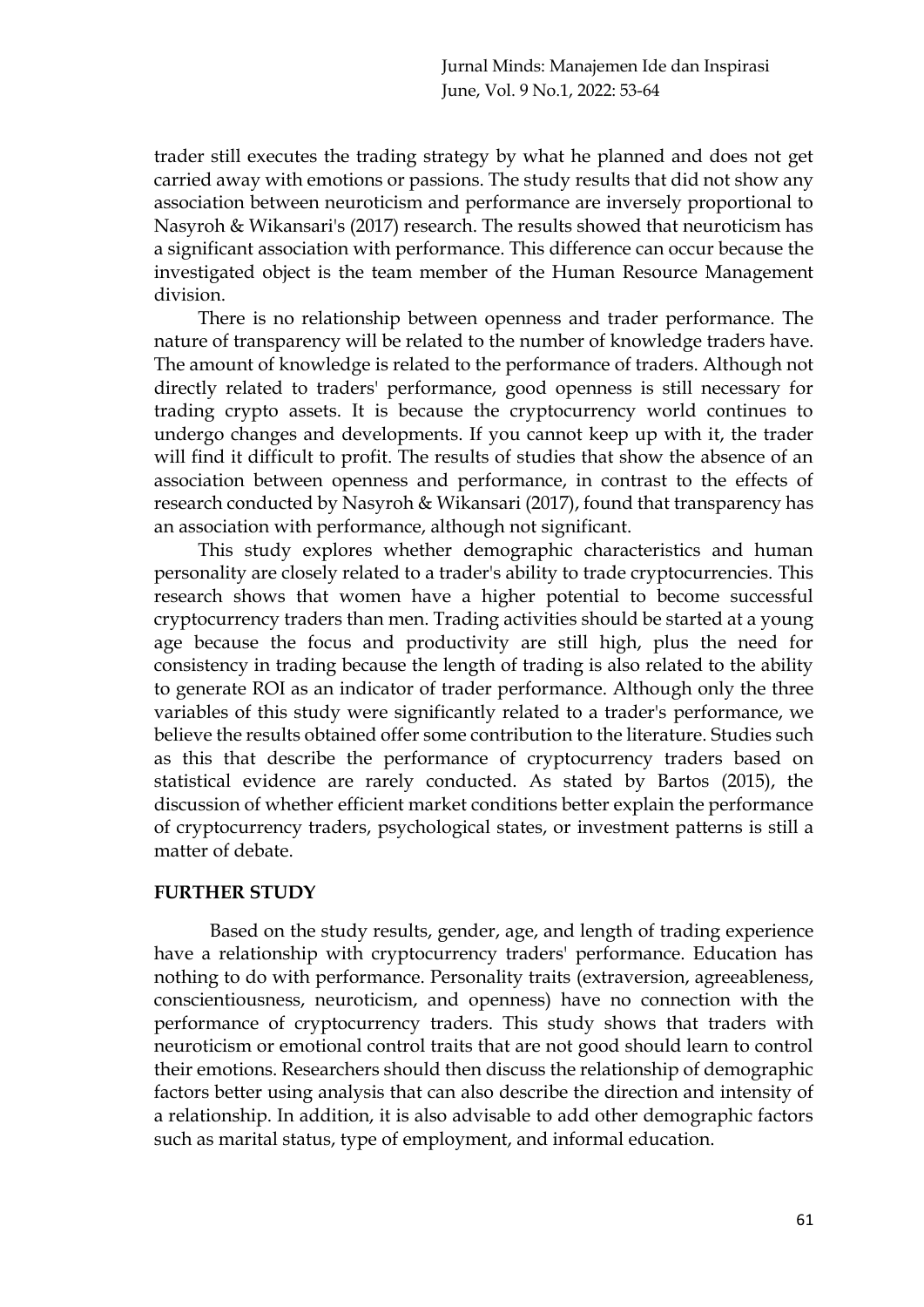## **ACKNOWLEDGMENT**

We acknowledge all respondents for Asosiasi Pedagang Aset Kripto Indonesia (ASPAKRINDO), insightful correspondence, and our enumerators for all kinds of help.

## **REFERENCES**

Adrian, T., & Mancini-Griffoli, T. (2019). The rise of digital money. *Annual Review of Financial Economics*, *13*.

https://doi.org/10.1146/annurev-financial-101620-063859

Anggita, A., & Kawedar, W. (2017). Pengaruh Knowledge Sharing dan Faktor Demografi Terhadap Kinerja Pegawai. *Diponegoro Journal Of Accounting*, *6*(3), 381–392.

https://ejournal3.undip.ac.id/index.php/accounting/article/view/19245 /18270

- Bandura, A. (1997). *Self-efficacy: The exercise of control.* W H Freeman/Times Books/ Henry Holt & Co.
- Bangun, W. (2012). Manajemen Sumber Daya Manusia. Jakarta: Erlangga. *International Journal*, *4*.
- Bartos, J. (2015). Does Bitcoin follow the hypothesis of efficient market? *Int. J. Econ Sci.* 4, 10–23.

DOI: https://doi.org/10.20472/ES.2015.4.2.002

- Bohr, J. & Bashir, M. (2014). Who Uses Bitcoin? An exploration of the Bitcoin community. *2014 Twelve Annual Conference on Privacy, Security and Trust.*  DOI: [10.1109/PST.2014.6890928](https://doi.org/10.1109/PST.2014.6890928)
- Bungin, B. (2009). Analisis Penelitian Data Kualitatif. *Jakarta: Raja Grafindo*.
- Bunjaku, F., Gorgieva-Trajkovska, O., & Miteva-Kacarski, E. (2017). Cryptocurrencies – Advantages and Disadvantages. *Journal of Economics,* 2(1), 31-39.

DOI: <https://www.doi.org/10.46763/JOE>

- Christanti, N., & Mahastanti, L. A. (2011). Factors considered by investors in investing. *Journal of Theory and Applied Management*, *4*(3), 37–51. <http://dx.doi.org/10.20473/jmtt.v4i3.2424>
- Colin, A., [Kyröläinen,](https://www.researchgate.net/scientific-contributions/Petri-Kyroelaeinen-2076946988) P., & Kaakinen, M. [\(2015\).](https://www.researchgate.net/scientific-contributions/Marika-Kaakinen-66339) Personality Traits and Stock Market Participation. *Personality Traits and Stock Market Participation.*  DOI[:10.1016/j.jempfin.2015.06.001](http://dx.doi.org/10.1016/j.jempfin.2015.06.001)
- Eckel, C. C., & Grossman, P. J. (2008). Men, women and risk aversion: Experimental evidence. *Handbook of Experimental Economics Results*, *1*, 1061– 1073.
- Faqih, A. (2010). *Kependudukan: Teori, fakta dan masalah*. Deepublish.
- Fiernaningsih, N. (2017). Pengaruh Kepribadian Terhadap Kinerja Karyawan di Hotel Elresas Lamongan. *Adbis: Jurnal Administrasi Dan Bisnis*, *11*(2), 221– 230.

http://dx.doi.org/10.33795/j-adbis.v11i2.32

Garay, U. & Pulga, F. (2021). The Performance of Retail Investors, Trading Intensity and Time in the Market: Evidence from an Emerging Stock Market.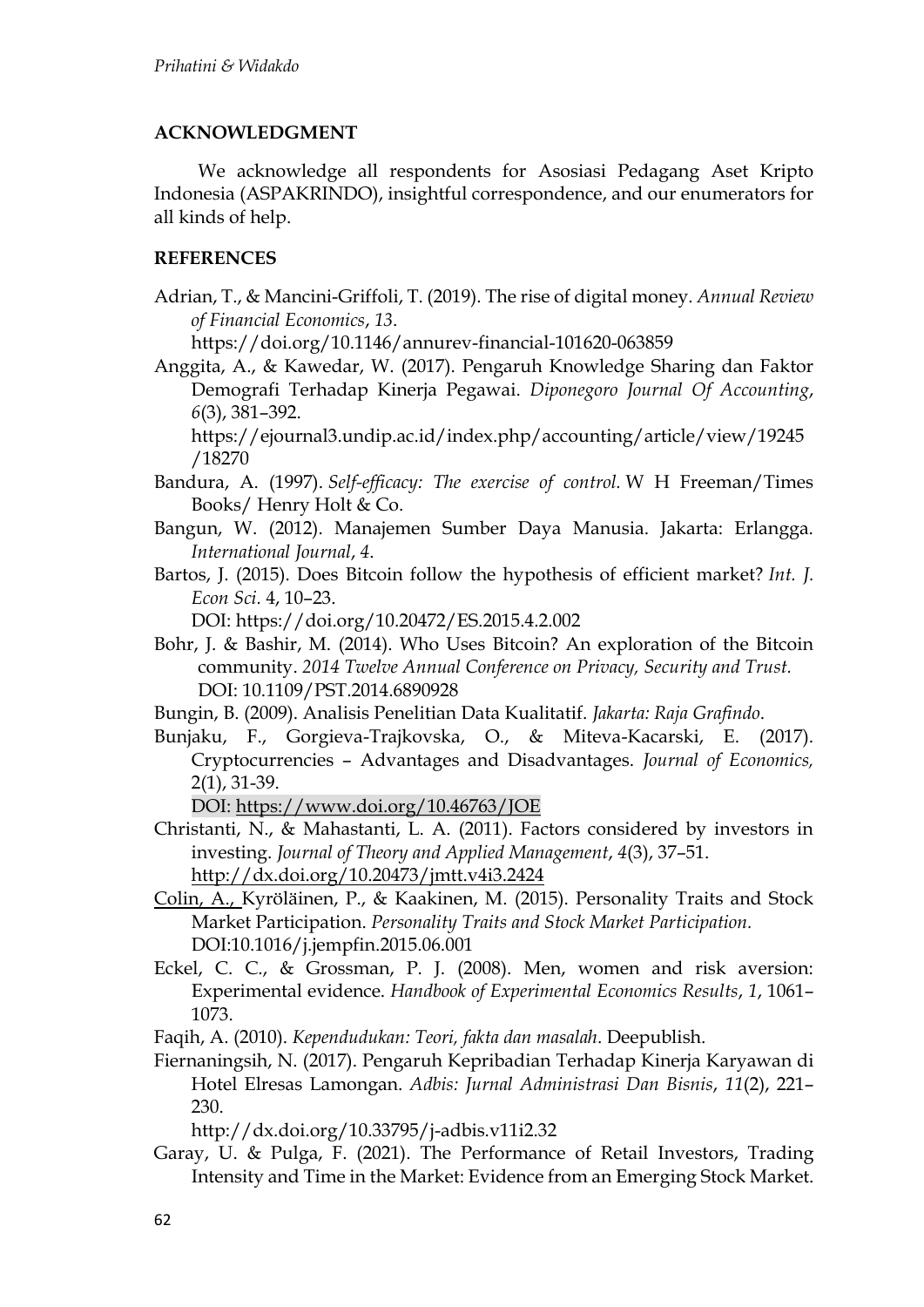*Heliyon Journal*. 7(2021). e08583.

https://doi.org/10.1016/j.heliyon.2021.e08583

- Ghozali, I. (2017). *Model Persamaan Struktural Konsep dan Aplikasi dengan Program AMOS 24*. Semarang: Badan Penerbit Universitas Diponegoro.
- Green, C., Jegadeesh, N., & Tang, Y. (2009). Gender and job performance: Evidence from Wall Street. *Financial Analysts Journal*, *65*(6), 65–78. <https://doi.org/10.2469/faj.v65.n6.1>
- Guterresa, L., Armanu, A., & Rofiaty, R. (2020). The role of work motivation as a mediator on the influence of education training and leadership style on employee performance. *Management Science Letters*, *10*(7), 1497–1504. http:/[/10.5267/j.msl.2019.12.017](http://dx.doi.org/10.5267/j.msl.2019.12.017)
- Ivaschenko, A.I. (2016). Using cryptocurrency in the Activities of Ukrainian Small and MediumEnterprises in order to Improve their Investment Attractiveness. *Problems of Economy*, (3), p.267-273
- Jamshidinavid, B., Chavoshani, C., & Amiri, S. (2012). The impact of demographic and psychological characteristics on the investment prejudices in Tehran stock. *European Journal of Business and Social Sciences*, *1*(5), 41–53. http://www.ejbss.com/recent.aspx
- Lin, H.-W. (2011). Elucidating the influence of demographics and psychological traits on investment biases. *International Journal of Economics and Management Engineering*, *5*(5), 424–429.

http:/[/doi.org/10.5281/zenodo.1081985](https://doi.org/10.5281/zenodo.1081985)

- Mangkunegara, A. P. (2014). *Planning and Development of Human Resources*. Bandung: Refika Aditama.
- Mathis, R. L., & Jackson, J. H. (2006). Human resource management: Manajemen sumber daya manusia. *Terjemahan Dian Angelia. Jakarta: Salemba Empat*.
- McCrae, R. R., & Costa Jr, P. T. (2013). *Introduction to The Empirical and Theoretical Status of The Five-Factor Model of Personality Traits.*
- Mount, M. K., Barrick, M. R., Scullen, S. M., & Rounds, J. (2005). Higher‐order dimensions of the big five personality traits and the big six vocational interest types. *Personnel Psychology*, *58*(2), 447–478. <https://doi.org/10.1111/j.1744-6570.2005.00468.x>
- Nakamoto, S. (2008) Bitcoin: A Peer-to-Peer Electronic Cash System. www.bitcoin.org
- Nasyroh, M., & Wikansari, R. (2017). Hubungan Antara Kepribadian (Big Five Personality Model) dengan Kinerja Karyawan. *Jurnal Ecopsy*, *4*(1), 10–16. http://doi.org[/10.20527/ecopsy.v4i1.3410](http://dx.doi.org/10.20527/ecopsy.v4i1.3410)
- Nugroho, B. A. (2005). *Strategi Jitu Memilih Metode Statistik Penelitian Dengan SPSS*. Yogyakarta: Andi.
- Oehler, A. & Wedlich (2018). The Relationship of Extraversion and Neuroticism with Risk Attitude, Risk Perception and Return Expectations. *[Journal of](https://www.researchgate.net/journal/Journal-of-Neuroscience-Psychology-and-Economics-2151-318X)  [Neuroscience Psychology and Economics](https://www.researchgate.net/journal/Journal-of-Neuroscience-Psychology-and-Economics-2151-318X)*. 11(2): 63-92. DOI[:10.1037/npe0000088](http://dx.doi.org/10.1037/npe0000088)
- Pardede, R., & Manurung, R. (2014). *Analisis jalur teori dan aplikasi dalam riset bisnis*. Jakarta: PT Rinea Capta.